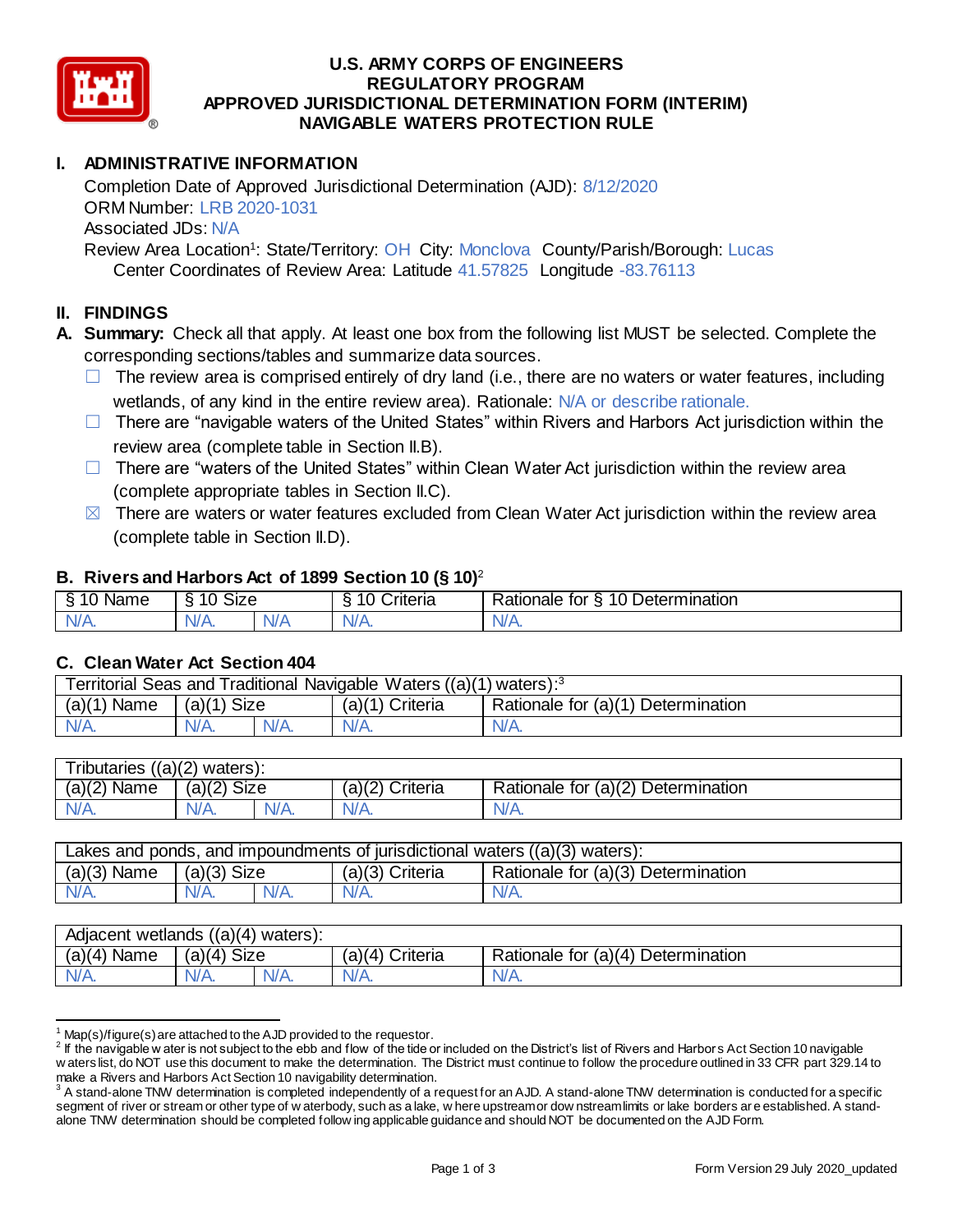

 $\overline{a}$ 

#### **U.S. ARMY CORPS OF ENGINEERS REGULATORY PROGRAM APPROVED JURISDICTIONAL DETERMINATION FORM (INTERIM) NAVIGABLE WATERS PROTECTION RULE**

# **D. Excluded Waters or Features**

| Excluded waters $(16)(1) - (6)(12)$ : <sup>4</sup> |                       |                |                                                                                                     |                                                                                  |  |
|----------------------------------------------------|-----------------------|----------------|-----------------------------------------------------------------------------------------------------|----------------------------------------------------------------------------------|--|
| <b>Exclusion Name</b>                              | <b>Exclusion Size</b> |                | Exclusion <sup>5</sup>                                                                              | Rationale for Exclusion Determination                                            |  |
| Risner Roadside   330<br><b>Swale</b>              |                       | linear<br>feet | $(b)(3)$ Ephemeral<br>feature, including<br>an ephemeral<br>stream, swale,<br>gully, rill, or pool. | The feature in question is mowed ephemeral<br>roadside swale that lacks an OHWM. |  |

# **III. SUPPORTING INFORMATION**

- **A. Select/enter all resources** that were used to aid in this determination and attach data/maps to this document and/or references/citations in the administrative record, as appropriate.
	- $\boxtimes$  Information submitted by, or on behalf of, the applicant/consultant: Site Photos 22 Jun 2020 This information is sufficient for purposes of this AJD. Rationale: N/A or describe rationale for insufficiency (including partial insufficiency).
	- $\Box$  Data sheets prepared by the Corps: Title(s) and/or date(s).

☒ Photographs: Aerial and Other: Property Owner Photos 22 Jun 2020, Google Earth aerial photos 1994, 2000, 2003 to 2006, 2010, 2011 2014 – 2016 and 2018

- $\Box$  Corps site visit(s) conducted on: Date(s).
- $\Box$  Previous Jurisdictional Determinations (AJDs or PJDs): ORM Number(s) and date(s).
- ☐ Antecedent Precipitation Tool: *provide detailed discussion in Section III.B*.
- ☒ USDA NRCS Soil Survey: USDA Web Soil Surveu 5 Augsut 2020
- ☒ USFWS NWI maps: Crissey Ohio 5 August 2020
- ☒ USGS topographic maps: USGS Whitehouse 1:24,0000

### **Other data sources used to aid in this determination:**

| Data Source (select)              | Name and/or date and other relevant information |
|-----------------------------------|-------------------------------------------------|
| <b>USGS Sources</b>               | N/A                                             |
| <b>USDA Sources</b>               | N/A                                             |
| <b>NOAA Sources</b>               | N/A.                                            |
| <b>USACE Sources</b>              | N/A.                                            |
| <b>State/Local/Tribal Sources</b> | N/A.                                            |
| <b>Other Sources</b>              | N/A                                             |

**B. Typical year assessment(s):** The Antecedent Precipitation Tool determined on the date the owner took photographs of the property on 22 June 2020 the precipitation was 1.818898 which was less than 30% (2.611811) normal precipitation. The model also indicates that 30 days prior to the visit the precipitation was 3.338583 which is between the 30% of 2.565748 and 70% of 3.991339. Sixty days prior the tool estimated precipitation was 3.606299 which was between 30% of 2.827953 and 70% of 3.879921. Therefore, two and three months prior to the Corps site visit rainfall was considerd normal and the date of the site visit precepration was considered to drier than a typical year.

 $4$  Some excluded w aters, such as (b)(2) and (b)(4), may not be specifically identified on the AJD form unless a requestor specifically asks a Corps district to do so. Corps districts may, in case-by-case instances, choose to identify some or all of these w aters within the review area.

 $5$  Because of the broad nature of the (b)(1) exclusion and in an effort to collect data on specific types of waters that would be covered by the (b)(1) exclusion, four sub-categories of (b)(1) exclusions were administratively created for the purposes of the AJD Form. These four sub-categories are not new exclusions, but are simply administrative distinctions and remain (b)(1) exclusions as defined by the NWPR.